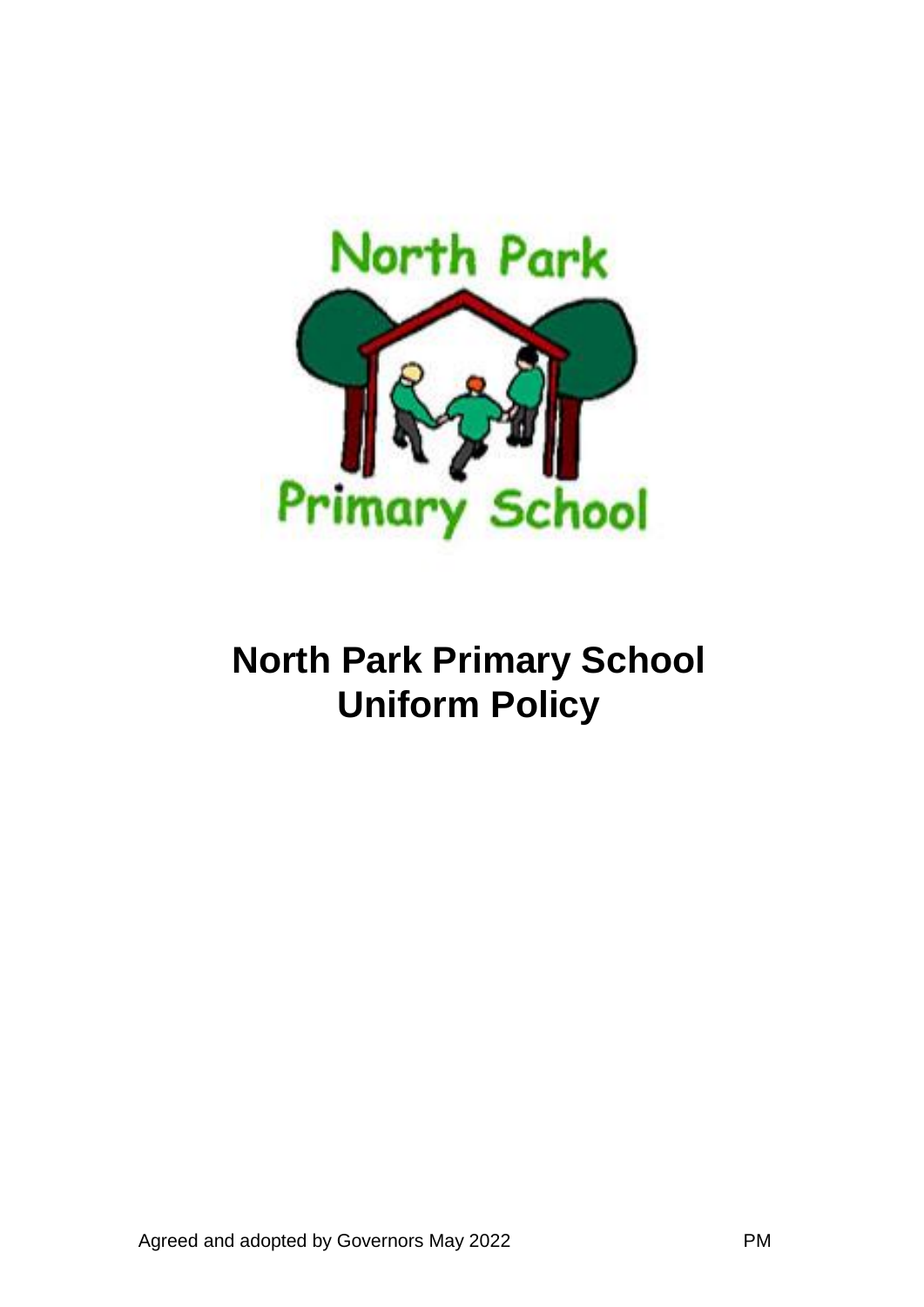# **Introduction**

At North Park Primary School, we expect our children to wear school uniform. A uniform reinforces in children a pride in their appearance, instils recognition of themselves as an integral part of the school community and assists in developing pride in representing their school. We also believe a uniform can address issues of equality, health and safety and expense; these have all been considered in the development of this policy.

## **Aims**

The school believes the following are the benefits derived from the wearing of school uniform by all children.

- ❖ Promotes a sense of identity and pride in our school
- ❖ Promotes equality amongst all children
- ❖ Is practical and smart
- ❖ Reduces competition amongst children to wear fashionable items for daily wear
- ❖ School uniform is functional, durable and economical
- ❖ Helps identification and safety of children in public places

### **Our uniform**

- ❖ Uniform is not specific to gender and families/children can choose either skirts/dresses or trousers.
- ❖ We always seek ways to ensure that the cost of a school uniform is not restrictive to parents and therefore it is not a requirement for children to wear clothing branded with the school logo.
- ❖ Branded items can be ordered at school and we will ensure we check for cost/quality regularly. Optional branded items include coats, PE T-shirts and polo shirts.
- ❖ Unbranded uniforms items can be purchased from most supermarkets.
- $\cdot \cdot$  We host 2x annual uniform collections where good quality items are washed and then offered second hand, free of charge to parents.
- ❖ Families can request support to obtain correct items from community funds, through school, if they need this, via the school office.
- ❖ We ask parents to ensure uniform is named. Lost property is kept in school for a short period before being recycled.
- ❖ School will also provide a book bag and PE kit bag to every child upon entry to our school; replacements can be purchased in the office.
- ❖ We recommend avoiding extreme haircuts that are a distraction to learning.
- ❖ The school welcomes children from all backgrounds and faith communities. If there are serious reasons, e.g. religious objections, why parents want their child to wear clothes that differ from the school uniform, the school will look sympathetically at such requests. Similarly, should an item of school uniform prove problematic for a pupil with disabilities, then parents are invited to draw this to the attention of the Head teacher.

Our school uniform consists of:

- Jade sweatshirt or cardigan
- Black sweatshirt or cardigan for Year 6 only
- White/blue polo shirt
- Back/grey trousers, skirt, pinafore, shorts (summer)
- Optional green checked dress for summer
- Plain black footwear, without a heel